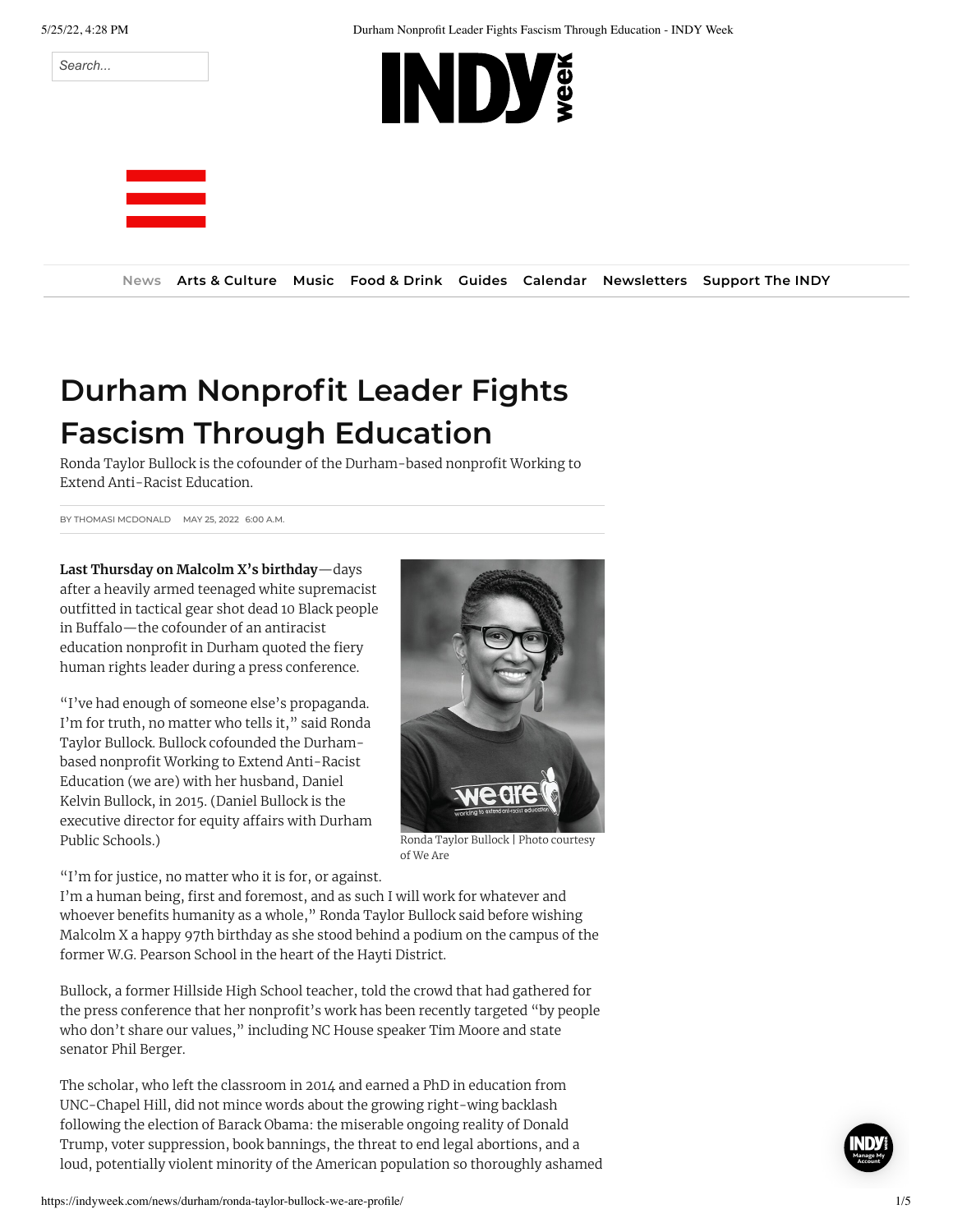of this nation's racial history that state houses across the country are criminalizing the teaching of it in public school classrooms.

"I know during this time we must come together and stand together against white supremacy, against racism, each and every time it rears its ugly head," Bullock said. "We cannot let one comment, one moment, one slight pass as if it will go away. They are not going away. They are mobilizing. They are organizing, and if we don't do our part, it's going to be trouble for us."

Since its founding seven years ago, we are has made impressive inroads here in the Triangle, statewide, nationally, and internationally by relying on the framework of critical race theory to teach the pernicious legacy of systemic racism. Part of we are's work includes summer camps for children, workshops for parents and families, and microgrants from \$500 to \$1,500 for teachers and educators.

The funds are used to start racial equity teams at schools or create projects through the use of educational materials and events that "disrupt racial discipline disparities that all too often shunt Black and brown students into the school-to-prison pipeline," Bullock told the INDY this week.

Bullock says the nonprofit's work "caught the attention of white supremacists, conservatives, and 'anti-truth tellers'" in March at the start of the grant cycle when an educator at Millbrook High School applied for a grant.

"We were already on their radar," says Bullock. She adds that the educator had to appeal to the Wake County school board for the funding, and the nonprofit's name appeared on the board's consent agenda last month.

Moore, the state house Speaker, took to Twitter on April 18 to criticize the Millbrook High educator's grant request.

"This is wholly unacceptable," Moore wrote. "No North Carolina school should be teaching anti-American Critical Race Theory in our classrooms, much less competing for a grant from an organization focused on promoting CRT."

Amy Marshall, a former Wake County public schools teacher and founder of the Carolina Teachers Alliance, also weighed in to voice her disapproval.

"Wake Co NC Schoolboard forcing CRT on students & staff again with 'Dear White Parents' 'We Are' anti-racist grant to 'train' teachers & students," Marshall huffed in a tweet. "The only thing this school board is disrupting & dismantling is education."

Months before, in early August, Berger took a photo of multiracial, elementary-aged children and their teachers at the nonprofit's annual summer camp from a WRAL newscast. The state senator posted the images on social media along with a lengthy statement condemning the nonprofit and critical race theory.

"Democratic politicians in North Carolina claim that Critical Race Theory–inspired doctrines in public schools 'doesn't exist,'" Berger wrote. "They claim this even as an organization partnered with Durham Public Schools hosts antiracism summer camps and teacher workshops to 'facilitate K-5 lessons with an antiracist lens.'"

Berger identified the nonprofit as "WEARE," and wrote that "an organizer for WEARE told WRAL their work is critical right now 'with there being so much pushback of this critical race theory.'"